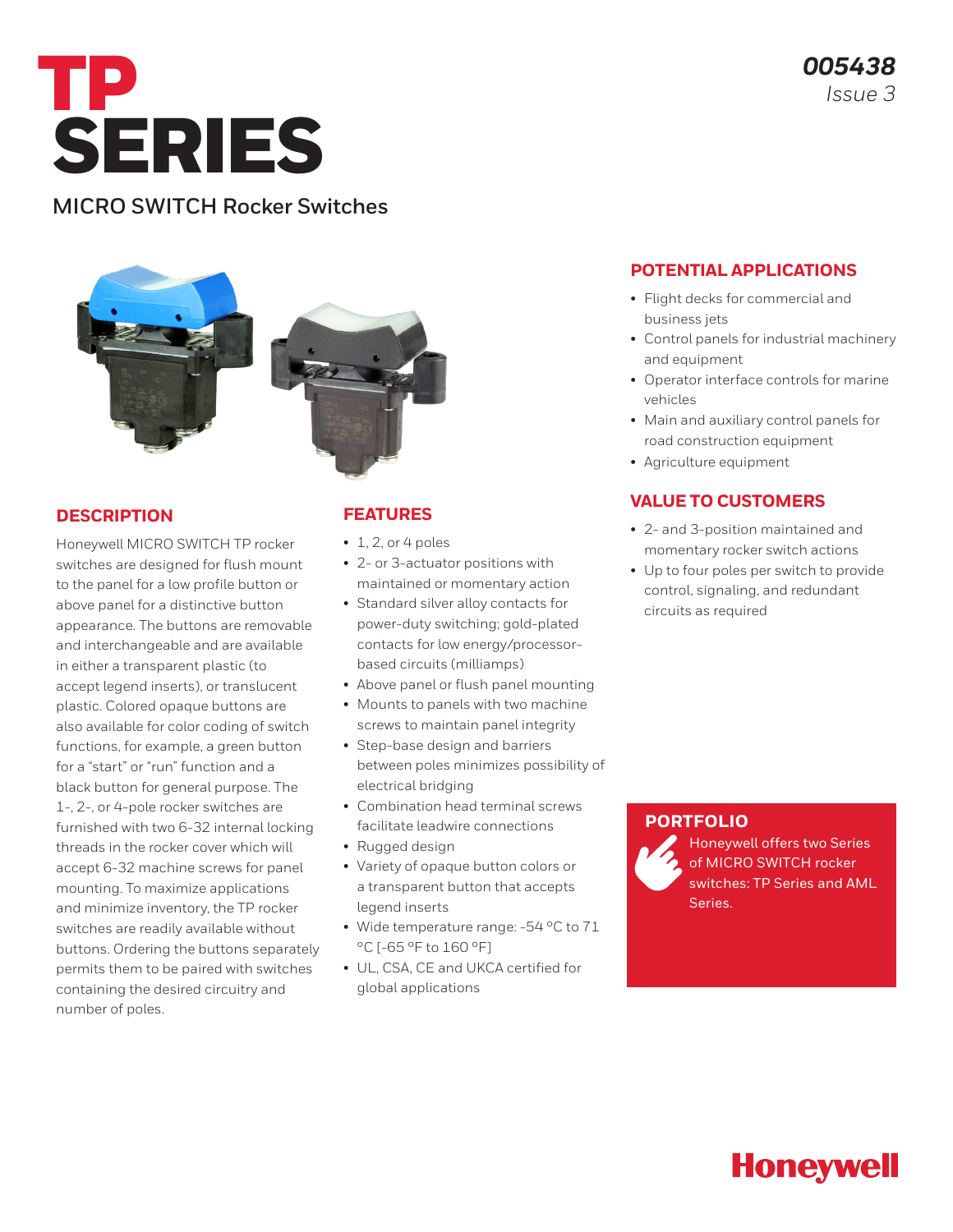### TABLE 1. SPECIFICATIONS

| <b>Parameter</b>                                                                                                                                   |
|----------------------------------------------------------------------------------------------------------------------------------------------------|
| commercial grade rocker switches                                                                                                                   |
| glass-filled thermoplastic nylon 6/6                                                                                                               |
| switch chamber sealed from environment                                                                                                             |
| -54 °C to 71 °C [-65 °F to 160 °F]                                                                                                                 |
| two 6-32 internal threads with lead-in and thread locking feature on 46 mm [1.81 in] centers<br>panel cutout 38,4 mm x 23,9 mm [1.51 in x 0.94 in] |
| 2- or 3-position, maintained or momentary action                                                                                                   |
| SPST, SPDT, DPST, DPDT, 4PST, 4PDT                                                                                                                 |
| screw (6-32 threads), quick-connect (6,35 mm [0.25 in]), and IWTS                                                                                  |
| silver alloy or gold plated                                                                                                                        |
| up to 20 A resistive (see tables below)                                                                                                            |
| CE, UKCA, CSA, UL                                                                                                                                  |
|                                                                                                                                                    |

| TABLE 2. UL AND CSA ELECTRICAL RATINGS |                                                                                                     |  |  |  |
|----------------------------------------|-----------------------------------------------------------------------------------------------------|--|--|--|
| <b>Rating Code*</b>                    | <b>Electrical Rating</b>                                                                            |  |  |  |
| 1.1921                                 | 10 A, 125, 250, 277 Vac; 1/4 HP, 125 Vac; 1/2 HP, 250, 277 Vac;<br>3 A, 125 Vac Lamp (Incandescent) |  |  |  |
| 11912                                  | 15 A, 125, 250, 277 Vac; 1/2 HP, 125 Vac; 1 Hp, 250, 277 Vac;<br>5 A, 125 Vac Lamp (Incandescent)   |  |  |  |

*\* Reference order guides on pages 3 and 4.*

*¹ Any rocker switch with momentary button action.*

*² Rocker switch with maintained button action only.*

| <b>TABLE 3. ELECTRICAL RATINGS (AMPS)</b> |               |      |                          |                |                |      |                      |                |                |
|-------------------------------------------|---------------|------|--------------------------|----------------|----------------|------|----------------------|----------------|----------------|
| <b>Electrical</b>                         | <b>28 Vdc</b> |      |                          | <b>115 Vdc</b> | <b>250 Vdc</b> |      | 115 Vac, 60 & 400 Hz |                | <u>230 Vac</u> |
| <b>Rating Code</b>                        | Ind.          | Res. | Lamp                     | Res.           | Res.           | Ind. | Res.                 | Lamp           | Res.           |
| $\mathbf{1}$                              | 15            | 20   | 5                        | 0.75           | 0.5            | 10   | 15                   | 3              | 6              |
| $\overline{2}$                            | 10            | 15   | 4                        | 0.75           | 0.5            |      | 15                   | $\mathcal{P}$  | 6              |
| $\overline{3}$                            | 15            | 20   | $\overline{\phantom{0}}$ | 0.75           | 0.5            | 15   | 15                   | 4              | 6              |
| $\overline{4}$                            | 10            | 18   | 5                        | 0.75           | 0.5            | 8    | 11                   | $\mathcal{L}$  | 6              |
| -5                                        | 12            | 20   | 5                        | 0.75           | 0.5            | 15   | 15                   | 4              | 6              |
| 6                                         | 10            | 18   | 4                        | 0.75           | 0.5            | 8    | 11                   | $\overline{2}$ | 6              |

#### **CE, UKCA Electrical Ratings**

10 (2) 250 Vac; 10 A resistive, 2 A inductive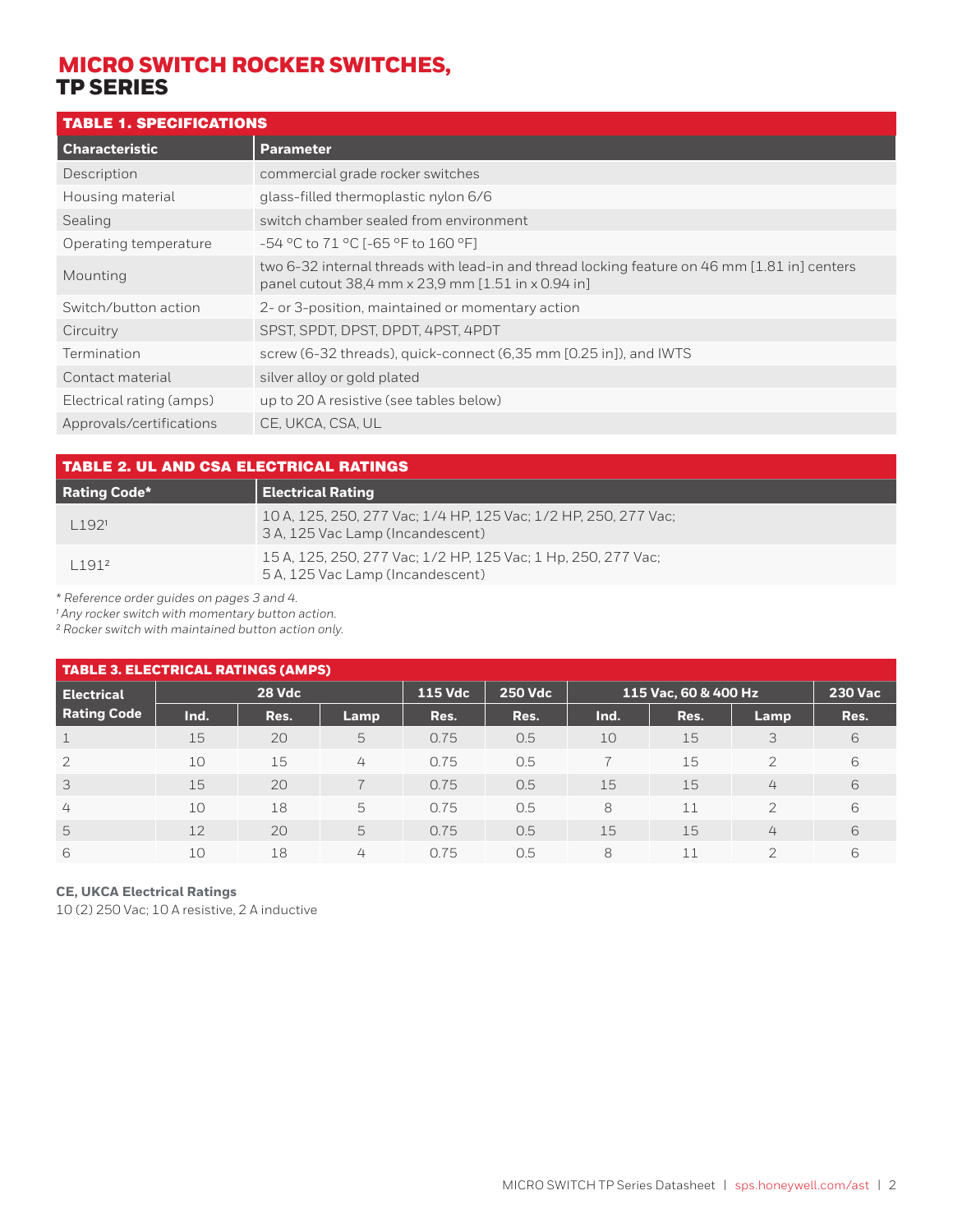### **TERMINAL CIRCUIT IDENTIFICATION**

Terminal identifications are referred to in the order guides to indicate which circuits are made in each rocker position (i.e., 1-2 refers to circuit closure through terminals 1 and 2).





 $\sqrt{2}$ COMMON (2, 5, 8, 11)

### **CONSTRUCTION**

Above panel mounting gives a distinct button appearance. Flush panel mounting presents a low button profile.

### **ROCKER INTERNAL COMPONENTS**



#### **ABOVE VS. FLUSH PANEL MOUNT COMPARISON**



Flush panel mounting

### **TP SERIES TWO-POSITION ORDER GUIDE**

|--|

| <b>Circuits Made with Rocker</b><br><b>Actuated at:</b> |                           |                               |                                                   | <b>Catalog Listing</b><br>without Button <sup>1</sup> | <b>Catalog Listing</b><br>with Translucent<br><b>White Button and</b><br><b>Black Trim<sup>3</sup></b> |                              | Elec-<br>trical<br>Rating    | <b>UL&amp;</b><br><b>CSA</b><br>Elec- |                             |
|---------------------------------------------------------|---------------------------|-------------------------------|---------------------------------------------------|-------------------------------------------------------|--------------------------------------------------------------------------------------------------------|------------------------------|------------------------------|---------------------------------------|-----------------------------|
|                                                         | <b>Number</b><br>of Poles | <b>Identifying</b><br>Lug/Rib | <b>Opposite</b><br>Identifying Lug/<br><b>Rib</b> | <b>Above</b><br><b>Panel</b>                          | <b>Flush</b><br><b>Panel</b>                                                                           | <b>Above</b><br><b>Panel</b> | <b>Flush</b><br><b>Panel</b> | Code <sup>2</sup>                     | trical<br>Code <sup>2</sup> |
|                                                         | $\mathbf{1}$              | Off                           | $2 - 3$                                           | 1TP7-2                                                | <b>1TP8-2</b>                                                                                          | $\blacksquare$               | 1TP1-2                       | $\mathbf{1}$                          | L191                        |
|                                                         | $\mathbf 1$               | $1 - 2^*$                     | Off                                               | ٠                                                     | 1TP8-6                                                                                                 | $\overline{\phantom{a}}$     | 1TP1-6                       | $\overline{2}$                        | L <sub>192</sub>            |
|                                                         | $\mathbf 1$               | $1 - 2$                       | $2 - 3$                                           | $\overline{\phantom{a}}$                              | <b>1TP8-3</b>                                                                                          | 1TP16-3                      | 1TP1-3                       | $\mathbf 1$                           | L191                        |
|                                                         | $\mathbf 1$               | $1 - 2^*$                     | $2 - 3$                                           | $\overline{\phantom{a}}$                              | <b>1TP8-8</b>                                                                                          | $\overline{\phantom{a}}$     |                              | 2                                     | L192                        |
|                                                         | $\overline{2}$            | Off                           | $2-3, 5-6$                                        | <b>2TP7-2</b>                                         | <b>2TP8-2</b>                                                                                          | $\overline{\phantom{a}}$     | <b>2TP1-2</b>                | 3                                     | L191                        |
|                                                         | $\overline{2}$            | $1 - 2, 4 - 5$                | $2-3, 5-6$                                        | 2TP7-3                                                | <b>2TP8-3</b>                                                                                          | 2TP16-3                      | 2TP1-3                       | 3                                     | L191                        |
|                                                         | $\overline{2}$            | $1 - 2, 4 - 5*$               | $2-3, 5-6$                                        | <b>2TP7-8</b>                                         | <b>2TP8-8</b>                                                                                          |                              | <b>2TP1-8</b>                | 4                                     | L <sub>192</sub>            |
|                                                         | 4                         | $1-2, 4-5, 7-8,$<br>$10 - 11$ | $2-3, 5-6, 8-9,$<br>$11 - 12$                     |                                                       | <b>4TP8-3</b>                                                                                          |                              | 4TP1-3                       | 5                                     | L191                        |

\* These positions are momentary. All others are maintained.

<sup>1</sup> Order buttons from page 5, Table 8.

2 Refer to page 2 for electrical ratings.

<sup>3</sup> Includes 12PA3 button.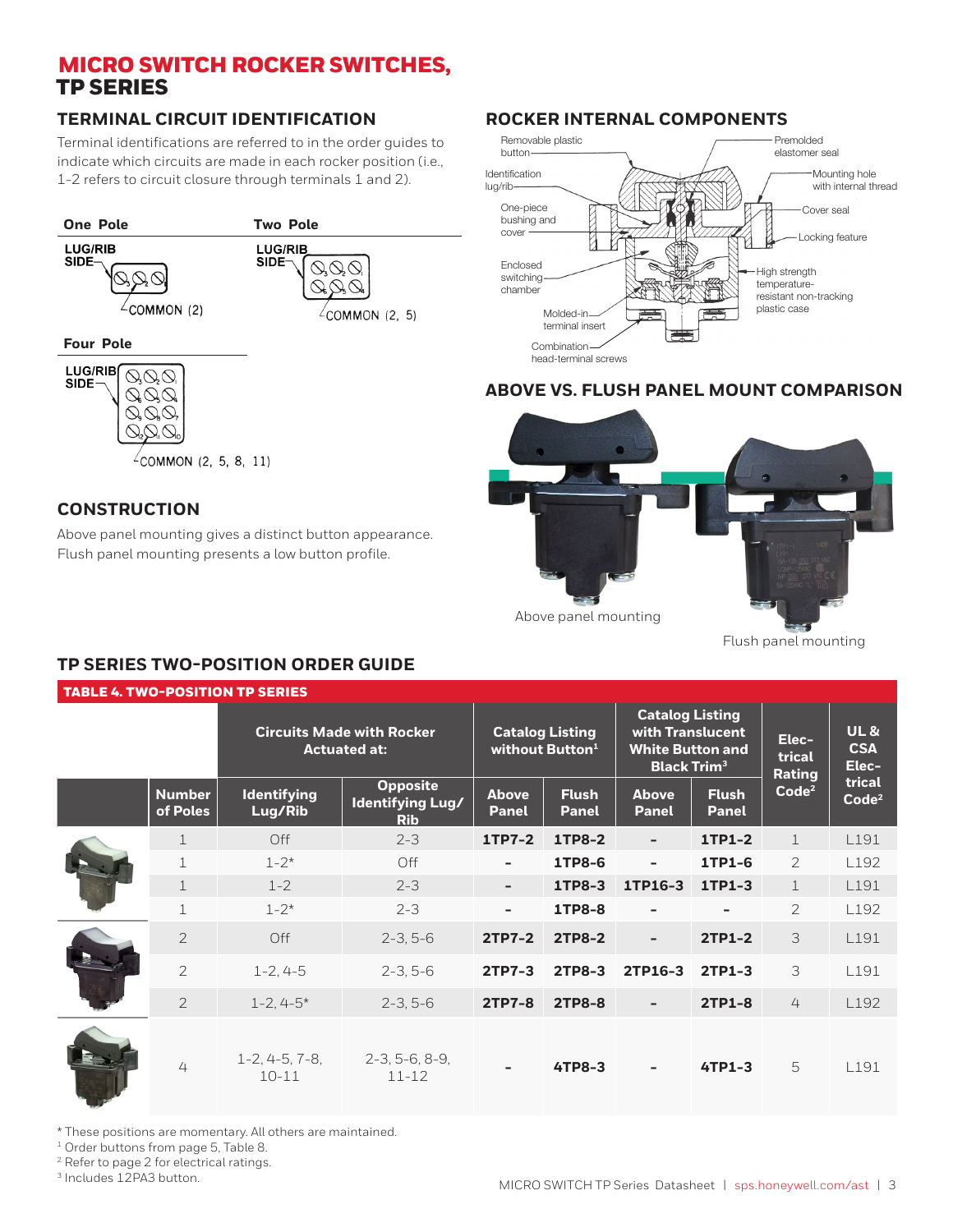### **TP SERIES THREE-POSITION ORDER GUIDE**

| <b>TABLE 5. THREE-POSITION TP SERIES</b> |                           |                                 |                                                         |                                                  |                              |                                                       |                                                                                                   |                              |                                    |                                       |
|------------------------------------------|---------------------------|---------------------------------|---------------------------------------------------------|--------------------------------------------------|------------------------------|-------------------------------------------------------|---------------------------------------------------------------------------------------------------|------------------------------|------------------------------------|---------------------------------------|
|                                          |                           |                                 | <b>Circuits Made with Rocker</b><br><b>Actuated at:</b> |                                                  |                              | <b>Catalog Listing</b><br>without Button <sup>1</sup> | <b>Catalog Listing with</b><br><b>Translucent White</b><br><b>Button and Black</b><br>$T$ rim $3$ |                              | Elec-<br>trical                    | <b>UL&amp;</b><br><b>CSA</b><br>Elec- |
|                                          | <b>Number</b><br>of Poles | <b>Identifying</b><br>Lug/Rib   | <b>Center</b>                                           | <b>Opposite</b><br><b>Identifying</b><br>Lug/Rib | <b>Above</b><br><b>Panel</b> | <b>Flush</b><br><b>Panel</b>                          | <b>Above</b><br><b>Panel</b>                                                                      | <b>Flush</b><br><b>Panel</b> | <b>Rating</b><br>Code <sup>2</sup> | trical<br>Code <sup>2</sup>           |
|                                          | $\perp$                   | $1 - 2$                         | Off                                                     | $2 - 3$                                          | 1TP7-1                       | 1TP8-1                                                |                                                                                                   | 1TP1-1                       | $\mathbf{1}$                       | L191                                  |
|                                          | $\mathbf 1$               | $1 - 2*$                        | Off                                                     | $2 - 3$                                          | 1TP7-5                       |                                                       | $\qquad \qquad \blacksquare$                                                                      | 1TP1-5                       | 2                                  | L192                                  |
|                                          | $\mathbf{1}$              | $1 - 2*$                        | Off                                                     | $2 - 3*$                                         | <b>1TP7-7</b>                | <b>1TP8-7</b>                                         | 1TP16-7                                                                                           | 1TP1-7                       | $\overline{2}$                     | L <sub>192</sub>                      |
|                                          | $\overline{2}$            | $1 - 2, 4 - 5$                  | Off                                                     | $2-3, 5-6$                                       | 2TP7-1                       | 2TP8-1                                                | 2TP16-1                                                                                           | 2TP1-1                       | 3                                  | L191                                  |
|                                          | $\overline{2}$            | $1 - 2, 4 - 5*$                 | Off                                                     | $2-3, 5-6$                                       | $\overline{a}$               | 2TP8-5                                                | 2TP16-5                                                                                           | 2TP1-5                       | 4                                  | L192                                  |
|                                          | $\overline{c}$            | $1 - 2, 4 - 5*$                 | Off                                                     | $2 - 3, 5 - 6*$                                  | 2TP7-7                       | <b>2TP8-7</b>                                         | 2TP16-7                                                                                           | <b>2TP1-7</b>                | 4                                  | L192                                  |
|                                          | $\overline{2}$            | $1 - 2, 4 - 5$                  | $1 - 2, 5 - 6$                                          | $2-3, 5-6$                                       | ÷,                           | 2TP8-10                                               | 2TP16-<br>10                                                                                      | <b>2TP1-</b><br>10           | $\overline{3}$                     | L191                                  |
| (without button)                         | $\overline{2}$            | $1 - 2, 4 - 5*$                 | $1 - 2, 5 - 6$                                          | $2-3, 5-6$                                       | ÷,                           | 2TP8-50                                               | 2TP16-<br>50                                                                                      | 2TP1-<br>50                  | 4                                  | L192                                  |
|                                          | $\overline{2}$            | $1 - 2.4 - 5*$                  | $1 - 2.5 - 6$                                           | $2 - 3, 5 - 6*$                                  | 2TP7-<br>70                  | 2TP8-70                                               | 2TP16-<br>70                                                                                      | 2TP1-<br>70                  | 4                                  | L192                                  |
|                                          | 4                         | $1-2, 4-5,$<br>$7-8, 10-11*$    | Off                                                     | $2-3, 5-6,$<br>$8-9, 11-$<br>$12*$               |                              |                                                       |                                                                                                   | 4TP1-7                       | 6                                  | L192                                  |
|                                          | 4                         | $1 - 2, 4 - 5,$<br>$7-8, 10-11$ | $2-3, 4-5$                                              | $2-3, 5-6,$<br>$8-9, 11-12$                      | L,                           | 4TP8-10                                               |                                                                                                   | 4TP1-<br>10                  | 5                                  | L191                                  |
| (without button)                         | 4                         | $1-2, 4-5,$<br>$7-8, 10-11$     | $2-3, 4-5,$<br>$7-8, 11-12$                             | $2-3, 5-6,$<br>$8-9, 11-12$                      |                              | 4TP8-12                                               |                                                                                                   |                              | 5                                  | L191                                  |

\* These positions are momentary. All others are maintained.

<sup>1</sup> Order buttons from page 5, Table 8.

<sup>2</sup> Refer to page 2 for electrical ratings.

3 Includes 12PA3 button.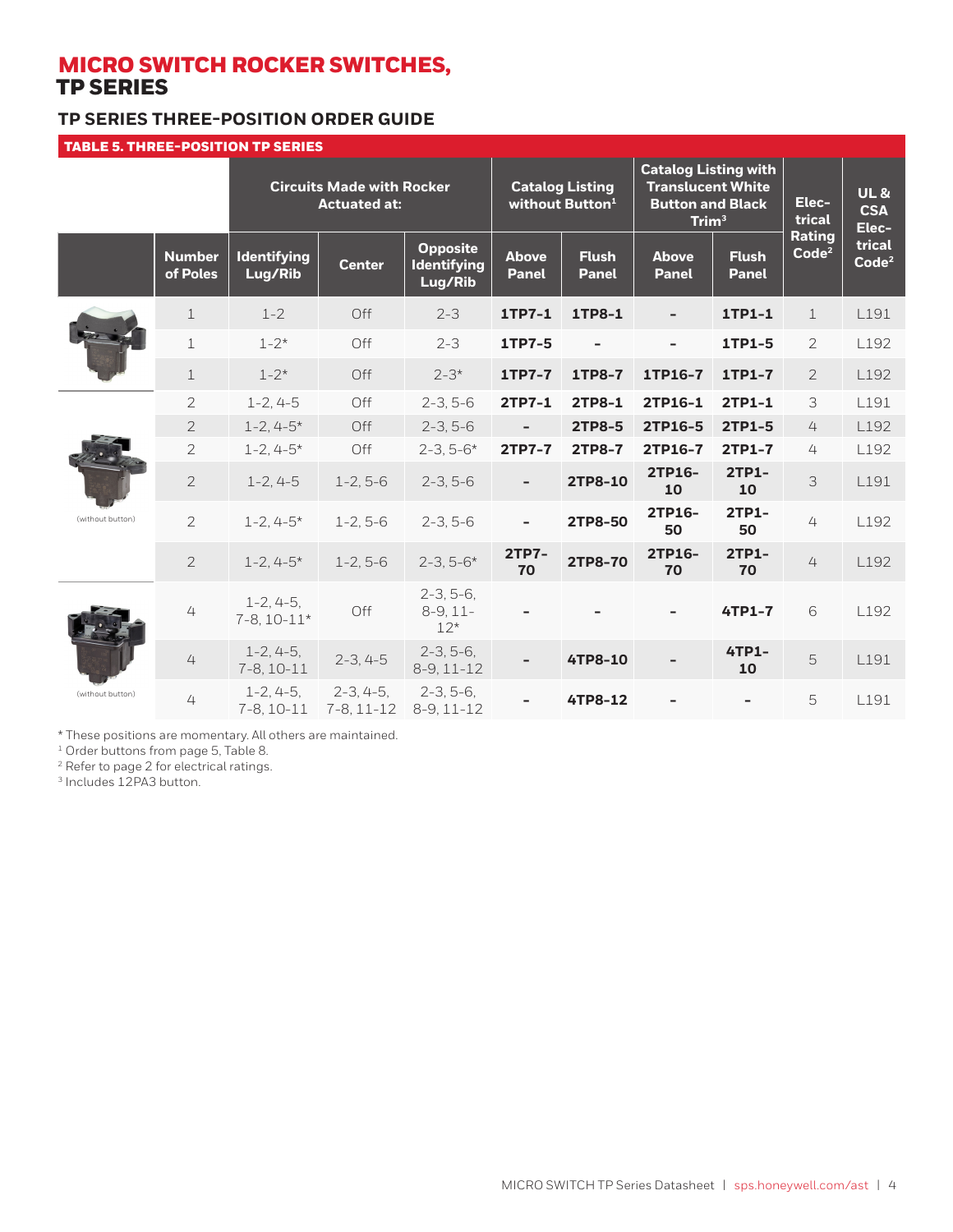### **TP SERIES FOUR-POLE, THREE-POSITION SPECIAL CIRCUITRY**

Catalog listings with -10, -12, and -70 suffixes shown in the order guide (page 4) have special "On-On-On" circuitry as presented in the "three-position order guide". The catalog listings with the suffix type circuits identified can be installed to provide a different circuit "on" in each of the three different rocker positions.

Reference the following example for the 4TP8-10 three-position rocker switch.

| TABLE 6. CIRCUITS MADE WITH ROCKER ACTUATED AT: |                        |                                          |  |  |
|-------------------------------------------------|------------------------|------------------------------------------|--|--|
| <b>Identifying Rib Position</b>                 | <b>Center Position</b> | <b>Opposite Identifying Rib Position</b> |  |  |
| $1 - 2, 4 - 5, 7 - 8, 10 - 11$                  | $2 - 3.4 - 5$          | 2-3.5-6.8-9.11-12                        |  |  |

| TABLE 7. SUGGESTED CONNECTIONS FOR CIRCUIT IN EACH OF THREE DIFFERENT POSITIONS |                                 |                        |                                             |  |  |  |
|---------------------------------------------------------------------------------|---------------------------------|------------------------|---------------------------------------------|--|--|--|
| <b>Switch Terminals</b>                                                         | <b>Identifying Rib Position</b> | <b>Center Position</b> | Opposite Identifying Rib<br><b>Position</b> |  |  |  |
| Circuit 10-11                                                                   |                                 |                        |                                             |  |  |  |
| Circuit 2-3 wired in series with 4-5*                                           |                                 |                        |                                             |  |  |  |
| Circuit 8-9                                                                     |                                 |                        |                                             |  |  |  |

 $1 =$  Circuit closed;  $0 =$  Circuit open

\* Requires user to install a jumper between terminal #2 and terminal #5. Input and output terminals are #3 and #4.

#### **TP SERIES BUTTON ORDER GUIDE**

|                                                           | <b>TABLE 8. BUTTON COLORS</b>       |  |  |  |
|-----------------------------------------------------------|-------------------------------------|--|--|--|
| <b>Catalog</b><br><b>Listing</b>                          | <b>Color</b>                        |  |  |  |
| 12PA6                                                     | Translucent (white)                 |  |  |  |
| 12PA3                                                     | Translucent (white) with black trim |  |  |  |
| 12PA4                                                     | Transparent (colorless)             |  |  |  |
| 12PA5-W                                                   | White**                             |  |  |  |
| 12PA5-Y                                                   | Yellow**                            |  |  |  |
| 12PA5-BK                                                  | Black**                             |  |  |  |
| $12PAS-G$                                                 | Green**                             |  |  |  |
| 12PA5-R                                                   | $Red**$                             |  |  |  |
| 12PA5-BL                                                  | Blue**                              |  |  |  |
| $** \cap \circ \circ \circ \circ \circ \circ \circ \circ$ |                                     |  |  |  |

Opaque color

#### **BUTTON OPTIONS**

**Buttons are removable and interchangeable. They measure 22,1 mm x 37,1 mm [0.87 in x 1.46 in]. Transparent** (colorless plastic) buttons accept under-the-surface legend inserts for station and function identification. **Legend inserts are not furnished.** Legend inserts can be furnished by a local supplier. **Translucent** (white plastic) buttons have a clear appearance with a white internal coating. **Colored** (opaque plastic) buttons are suitable for color coding switch functions.

#### **ORDERING SWITCHES WITH TRANSPARENT OR TRANSLUCENT BUTTONS**

To order switches with a translucent or transparent button, convert the catalog listings per the following examples.

1. To order a switch with a translucent button (without the black trim) for above panel mounting, substitute **TP216** for **TP16**. For example, a **1TP16-1** catalog listing would be converted to a **1TP216-1** catalog listing which includes a translucent button with above panel mounting.

2. To order a switch with a translucent button (without the black trim) for flush panel mounting, substitute **TP201** for **TP1**. For example, a **1TP1-1** catalog listing would be converted to a **1TP201-1** catalog listing which includes a translucent button with flush panel mounting.

3. To order a switch with a transparent button for above panel mounting, substitute **TP4** for **TP16**. For example, a **1TP16- 1** catalog listing would be converted to a **1TP4-1** catalog listing which includes a transparent button with above panel mounting.

4. To order a switch with a transparent button for flush panel mounting, substitute **TP12** for **TP1**. For example, a **1TP1-1** catalog listing would be converted to a **1TP12-1** catalog listing which includes a transparent button with flush panel mounting.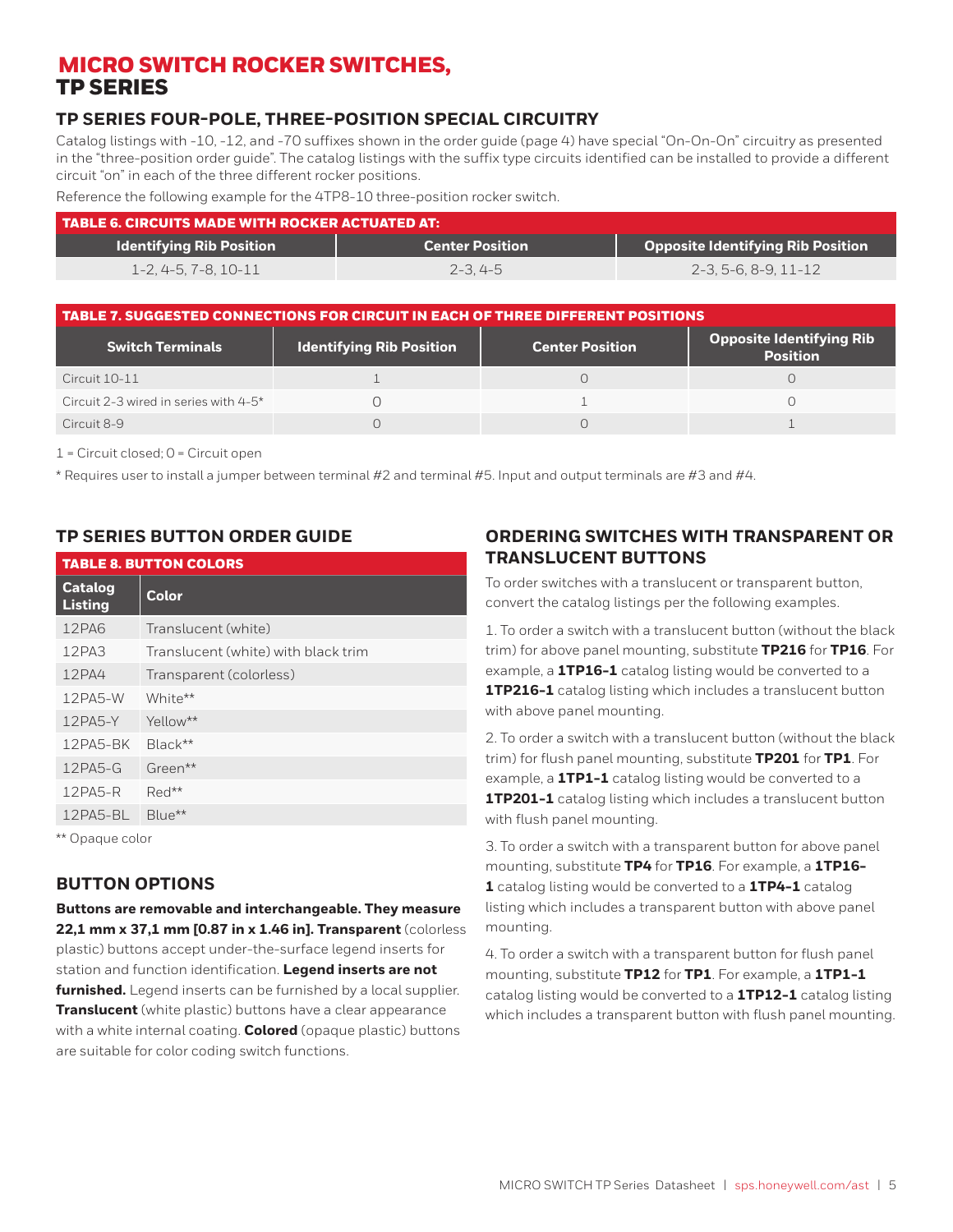### **MICRO SWITCH TP SERIES DIMENSIONS**

#### **Note: Various button styles shown**

#### **Figure 1. TP Series: Single pole, flush panel mounting**

![](_page_5_Figure_4.jpeg)

![](_page_5_Figure_6.jpeg)

![](_page_5_Figure_7.jpeg)

#### **Figure 2. TP Series: Single pole, above panel mounting**

![](_page_5_Figure_9.jpeg)

![](_page_5_Figure_10.jpeg)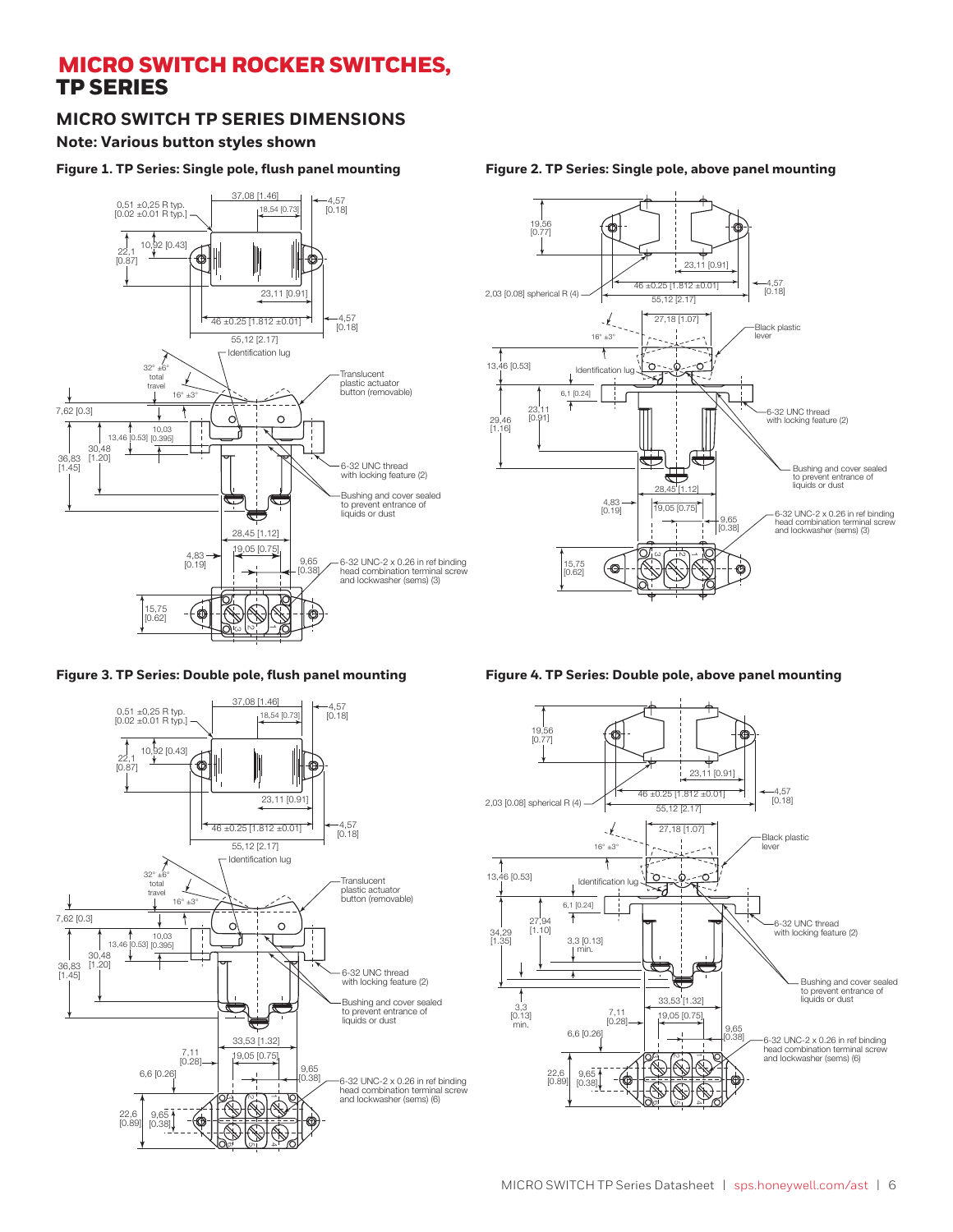#### **MICRO SWITCH TP SERIES DIMENSIONS**

#### **Note: Various button styles shown**

#### **Figure 5. TP Series: Four pole, flush panel mounting**

![](_page_6_Figure_4.jpeg)

![](_page_6_Figure_5.jpeg)

**Figure 7. TP Series: Panel cutout**

![](_page_6_Figure_7.jpeg)

**Figure 6. TP Series: Four pole, above panel mounting**